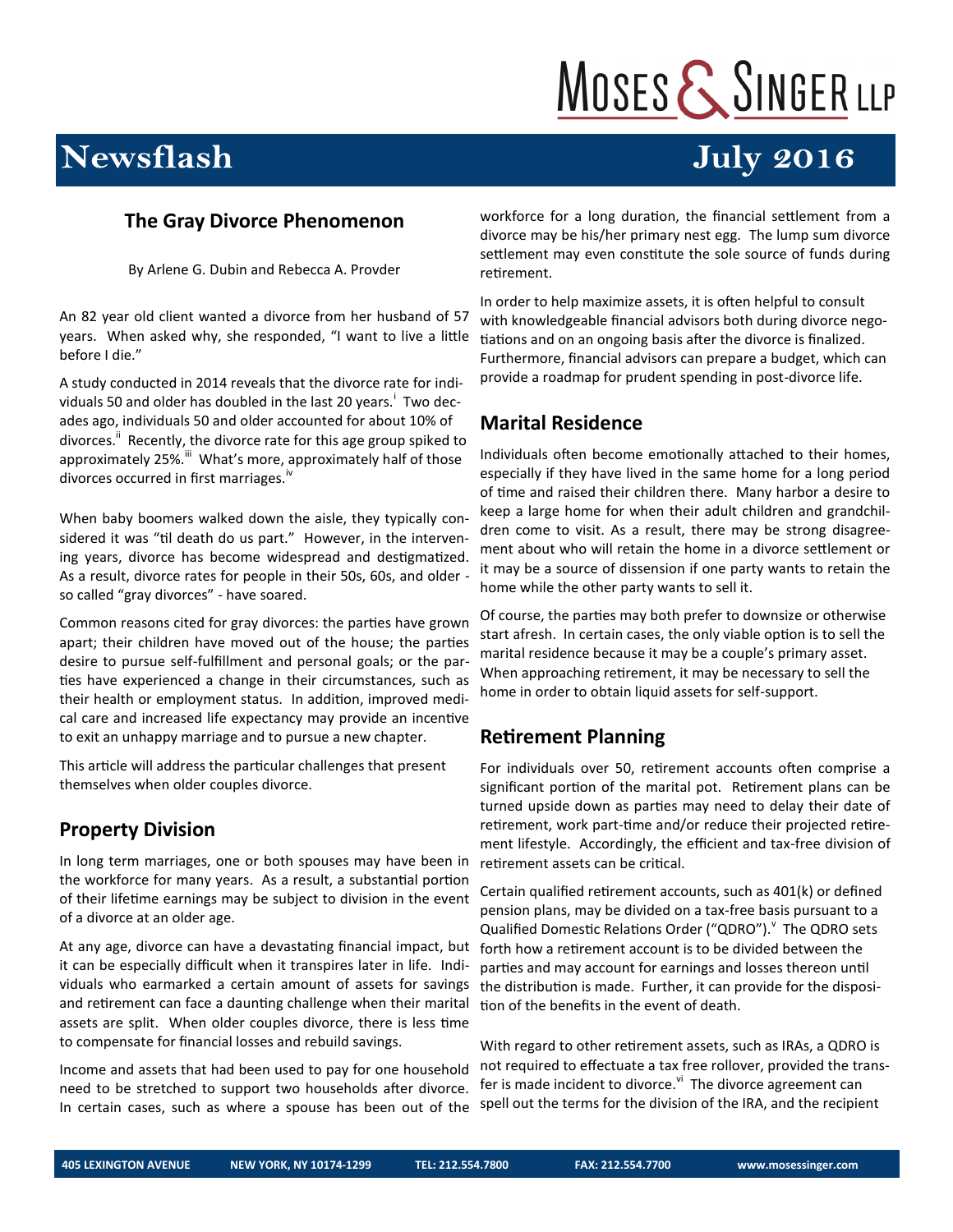party can designate an account into which the funds should be transferred. If the funds from an IRA are not rolled into another IRA incident to the divorce, the recipient may face a tax liability.

#### **Spousal Support**

In 2015, in an effort to provide greater stability and consistency, statutory law was amended to include guidelines governing the duration of post-divorce spousal maintenance.<sup>vii</sup> The new legislation includes an advisory schedule pertaining to the length of spousal support payments: (i) 0-15 years of marriage – 15% to 30% of the length of the marriage; (ii) 15 or more to 20 years of marriage – 30% to 40% of the length of the marriage; and (iii) over 20 years of marriage – 35% to 50% of the length of the marriage.<sup>viii</sup> It remains to be seen over time how the guideline durational amounts for spousal support will be interpreted by the courts.

On the one hand, one spouse may have been a stay-at-home parent for most or all of the marriage and have little or no employability at the time of a divorce. Also, there could be a great disparity between the earnings capacity of both spouses, and the less monied spouse may have been accustomed to a certain lifestyle over the course of a long term marriage. In order to subsist, a spouse may require spousal support going forward for a long duration, especially if sufficient savings have not been amassed.

On the other hand, if, for example, a couple is divorcing at age 60 and have been married for 30 years, pursuant to the duration guidelines, a spouse may otherwise be required to pay support beyond his/her retirement age. In order to address this potential pitfall, the statute provides that the court shall take into account "anticipated retirement assets, benefits, and retirement eligibility age at the time of the decision." $x^{\alpha}$ 

#### **Social Security**

If an individual was married for 10 or more years, he/she may receive social security benefits based upon a former spouse's employment record. In order to qualify, the individual must be at least 62 years old and unmarried, the former spouse must be entitled to receive social security benefits, and the benefit the individual is entitled to receive based on his/her own work is less than the benefit based on the former spouse's work. $^{\text{x}}$ 

The benefit is equal to half of the former spouse's full social security benefit, which does not reduce the amount of social security benefits the higher earning spouse will receive.<sup>xi</sup> Moreover, remarriage by the higher-earning spouse does not impact the lower-earning spouse's eligibility for social security benefits.

#### **Health and Long Term Care Insurance**

spouse for health insurance benefits because he/she has been out of the workforce or has never worked outside of the home. A divorce agreement can specify how such a spouse will receive health coverage post-divorce.

An individual is eligible to receive COBRA benefits for three years following a divorce.<sup>xii</sup> A divorce agreement may set forth who is to pay for the cost of COBRA. If divorcing parties are within three years of attaining age 65, they generally will be eligible for Medicare after the expiration of the COBRA period. However, issues arise if a non-working spouse divorces prior to age 62 and there is a gap between the expiration of the COBRA period and the commencement of Medicare coverage. In this situation, it becomes necessary to figure out how to obtain medical insurance during the "gap" period and who will pay for the coverage. Sometimes the parties may even delay the divorce to avoid a gap period.

The divorce agreement can also make provisions for payment of unreimbursed health expenses, which can be an enormous expense for older couples.

Divorce can radically transform preconceived notions of caregiving in the event of illness. It may be advantageous for older couples to maintain their long term care insurance and to specify in the divorce agreement the allocation of those costs. If the long term care insurance is not already procured, it can be mandated as part of the divorce process and the payment of its costs also set forth as part of the settlement agreement.

#### **Estate Planning**

Under New York State's intestacy law, the surviving spouse receives \$50,000 plus ½ of the estate if the decedent has children and 100% of the estate if the decedent does not have any children. Pursuant to New York's Estate's Powers and Trusts Law ("EPTL") §5-1.2, a surviving spouse is only disqualified for intestacy purposes if: (i) there is a final decree or judgment of divorce, annulment or nullity or dissolving the marriage on the ground of absence; (ii) the marriage was void; (iii) there is a final decree or judgment of separation; (iv) there is abandonment of the deceased spouse by the surviving spouse that continued until the time of death; or (v) the surviving spouse who, having the duty to support the deceased spouse, failed or refused to provide such support despite having the means to do so.

Likewise, EPTL §5-1.4 pertains to the revocation of wills and revocable trust provisions, beneficiary designations, and fiduciary appointments. However, this revocation only takes effect upon divorce, judicial separation or annulment, rather than upon the commencement of a divorce case.

A long period of time may transpire between when a divorce is commenced and when it is finalized. Therefore, in each case, but especially when an older couple is divorcing, estate planning documents should be reviewed and reassessed.

During the marriage, one spouse may have relied upon the other Notably, there are automatic statutory restraints that go into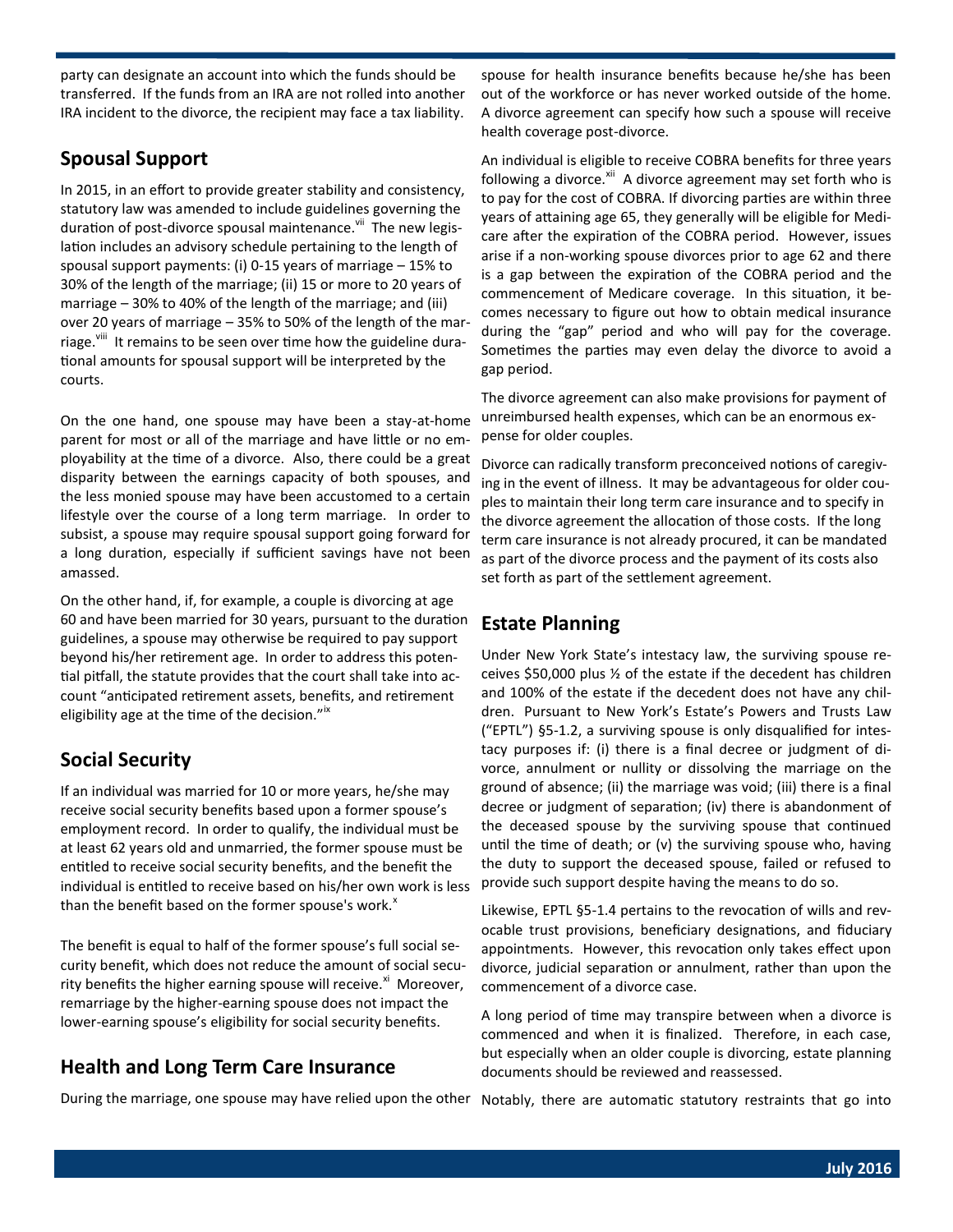matic restraints include prohibitions regarding changes in beneficiary designations on life insurance policies, changes of title of joint accounts, as well as certain other actions unless both parties consent in writing or there is a court order.

Under New York law, if the deceased party has a will, a surviving spouse is entitled to an elective share of one-third of the deceased spouse's estate outright. Xiv The surviving spouse retains the right to claim the elective share during the pendency of a divorce proceeding.

Federal law requires qualified plans to provide that a surviving spouse receive at least half, and in many cases all, of the deceased participant's benefits. A surviving spouse may waive these rights with acknowledged consent, but typically this is not done until there is a divorce settlement.

#### **Impact on Adult Children**

In light of gray divorces, the number of adults with divorced parents has exponentially expanded. The divorce of parents can have a profound impact on children even when they are adults.<sup>xvi</sup> A parental divorce is considered a high stressor for adult children, and many of them may grieve about the loss of their long intact familial unit. They also may tend to reflect and question their lives, and whether their parents perpetuated the marriage for them until they were grown.

Child support in New York is mandated until age 21, unless an earlier emancipation event has occurred.<sup>xvii</sup> Custody is an issue in New York until a child is 18.<sup>xviii</sup> Accordingly, legal issues of child support, custody and access often do not loom large in gray divorces (although issues regarding the payment of college and graduate school tuition, as well as wedding expenses, often arise).

As a result of their age, adult children may be more likely to be drawn into the divorce and hear details from each parent. Further, the divorce may alter existing inter-family financial relationships.

effect at the commencement of a divorce case.<sup>xiii</sup> These auto- For example, parents who divorce later in life may require financial assistance from their children. A parent may need a place to stay, even if temporarily, or may require financial contributions in order to help make ends meet. Alternatively, the parties may have been providing assistance to their children and may not be able to afford to continue to do so. In addition, the parties may hold differing views as to how much largesse they should bestow upon their adult children both during lifetime and upon death.

#### **Effect on Prenuptial Agreements**

"Sunset" clauses are commonly used in prenuptial agreements. These clauses provide for the automatic expiration of a prenuptial agreement upon the occurrence of a certain event (such as childbearing) or after the passage of a certain period of time. A common benchmark is 10 years. In light of the gray divorce phenomenon, it may be advisable to forego a sunset clause altogether or provide for the prenuptial agreement to "sunset" after a longer period of time.

Love may be in the air once again after a gray divorce. A prenuptial agreement can provide numerous benefits in a second marriage. For example, the prenuptial agreement may contain provisions regarding what will transpire upon death in order to accommodate children from a first marriage as well as a new spouse. It can also contain provisions to protect separate property assets from being slashed further in the event of another divorce.

#### **Conclusions**

For a myriad of reasons, there is a proliferation of divorce among couples who have been married for many years. It is important to obtain sound financial and legal advice during and after a divorce in order to help maximize assets and prepare for the future. If remarrying, a prenuptial agreement can balance the need to protect children from a prior marriage, preserve assets for retirement, and provide for a new spouse. Life is not over. A new chapter lies ahead.

*Reprinted with permission from the* July 25, 2016 *edition of the New York Law Journal© 2016 ALM Media Properties, LLC. All rights reserved.*

*Further duplication without permission is prohibited. [ALMReprints.com](http://ALMReprints.com) – 877-257-3382 - [reprints@alm.com.](mailto:reprints@alm.com)*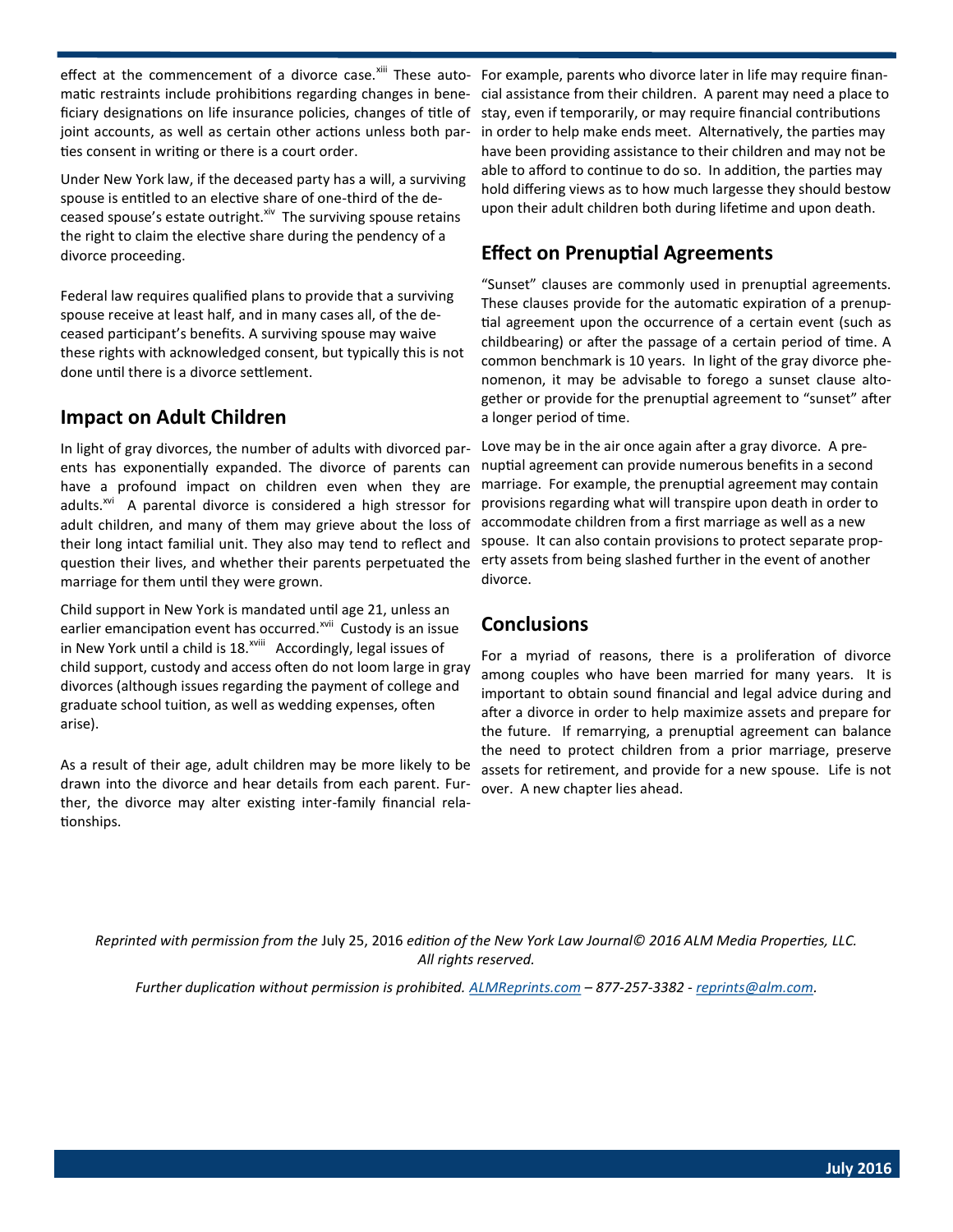Arlene G. Dubin and Rebecca A. Provder are partners in the matrimonial and family law practice group of Moses & Singer LLP.

<sup>i</sup> The Gray Divorce Revolution: Rising Divorce Among Middle-Aged and Older Adults, National Center for Family & Marriage Research Working Paper Series, Susan L Brown, I-Fen Lin (March 2013) https://www.bgsu.edu/content/dam/BGSU/college-ofarts-and-sciences/NCFMR/documents/Lin/The-Gray-Divorce.pdf. <sup>ii</sup> Divorce While Retired: Three Ways to Avoid More Pain, by Kristin Haugk, The Oxford Club, (May 16, 2016), http:// wealthyretirement.com/gray-divorce-retirement-three-financialstrategies-preserve-wealth/.

iii Id. iv Id.

 $"$ 26 U.S.C.A. §414(p) (West 2016).

vi 26 U.S.C.A. §408(d)(6) (West 2016).

 $vii$  N.Y. Dom. Rel. Law §236(B)(6) (McKinney 2016).

viii N.Y. Dom. Rel. Law §236(B)(6)f) (McKinney 2016).

 $i^{k}$  N.Y. Dom. Rel. Law §236(B)(6)(f)(4) (McKinney 2016).

<sup>x</sup> Retirement Planner: If You Are Divorced, Social Security Administration, https://www.ssa.gov/planners/retire/divspouse.html.  $\overline{a}$  Id.

xii United States Department of Labor, Employee Benefits Security Administration, Consolidated Omnibus Budget Reconciliation Act (COBRA), https://www.dol.gov/ebsa/newsroom/ fscobra.html.

 $x^{1/11}$  N.Y. Dom. Rel. Law §236(B)2(b) (McKinney 2016).

xiv N.Y. Est. Powers & Trusts Law §5-1.1-A (McKinney 2016).

xv 26 U.S.C.A. §417(a) (West 2016).

xvi Never Too Old To Hurt from Parents' Divorce, by Jane Gordon Julien (April 21, 2016),

http://www.nytimes.com/2016/04/24/fashion/weddings/nevertoo-old-to-hurt-from-parents-divorce.html? r=0.

xvii N.Y. Dom. Rel. Law §240(1-b)(b)(2) (McKinney 2016).

xviii N.Y. Dom. Rel. Law §2 (McKinney 2016); N.Y. Fam. Ct. Act §119(c) (McKinney 2016);

N.Y. Fam. Ct. Act. §651(a) (McKinney 2016).